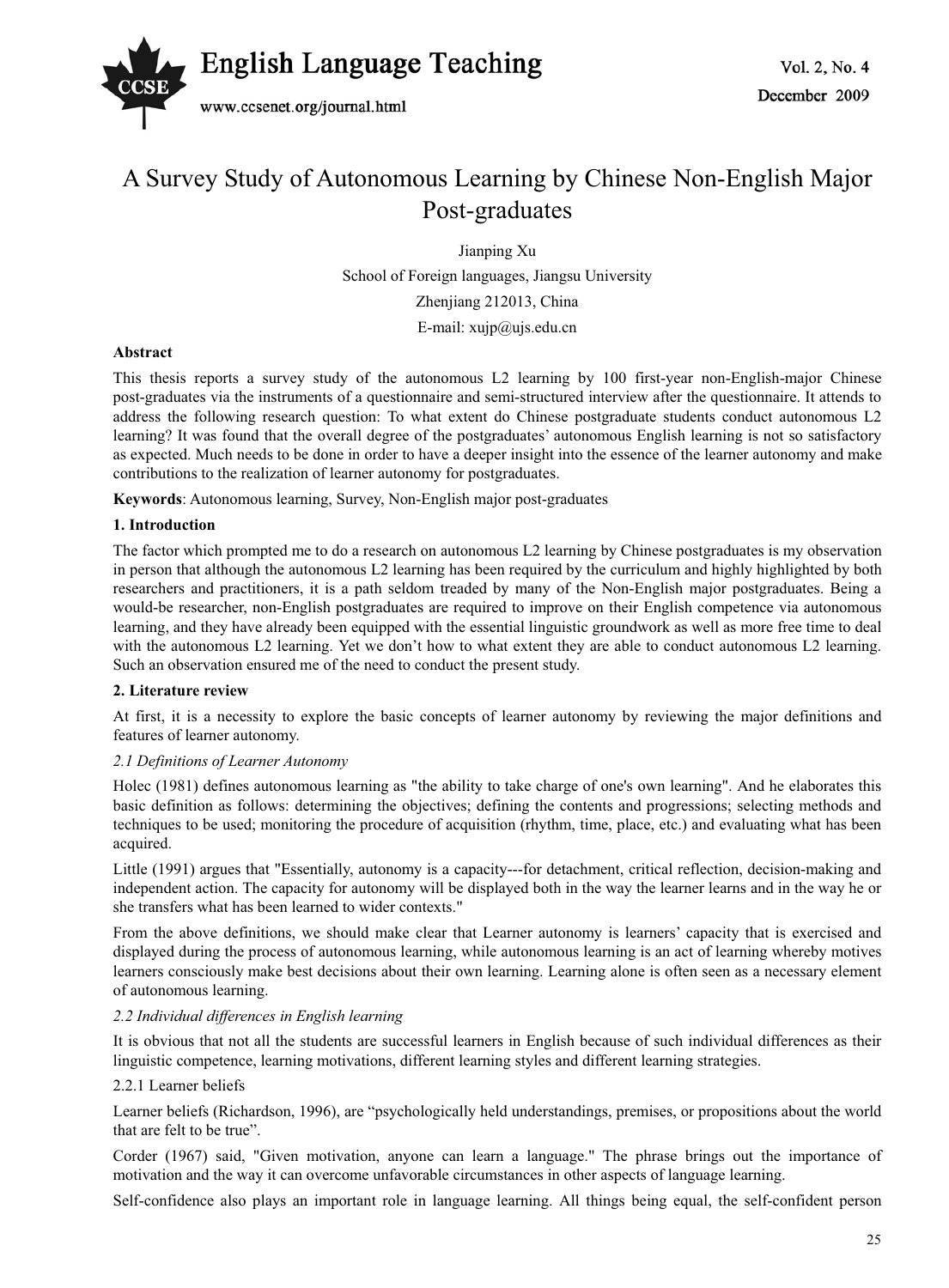tends to be a more successful learner, because such people have the advantage of not fearing rejection and are therefore more likely to put themselves in learning situations and do so repeatedly.

## 2.2.2 Learning strategies

Almost every student is using his or her preferred learning strategies consciously or unconsciously in the procedure of English learning. Learning strategy is firmly believed to be the key to promoting AEL (Wenden 1985, cited in Brown 1987:84). When students are inhibited from using their favorite strategy, it is impossible for them to learn language efficiently.

# (1)Cognitive Strategies

According to O'Malley (1990: 44), cognitive strategies "operate directly on incoming information, manipulating it in ways that enhance learning. "Learners may use any or all of the following cognitive strategies (Cook, 1993:1 143-115):

# (2) Meta-cognitive Strategies

According to Wenden (1998:34), "meta-cognitive knowledge includes all facts learners acquire about their own cognitive processes as they are applied and used to gain knowledge and acquire skills in varied situations". In a sense, "they are strategies about learning rather than learning strategies themselves" (Cook, 1993:114).

# **3. Methodology**

## *3.1 Research questions*

The present study intends to address the following research question about to what extent do Chinese postgraduate students conduct autonomous L2 learning, which will be discussed from the following five aspects.

1). What are their beliefs in autonomous L2 learning?

2). Can they determine their objectives of autonomous L2 learning?

3). Can they implement the strategies of autonomous L2 learning?

4). Can they monitor their process of autonomous L2 learning?

5). Can they evaluate the efficacy of their autonomous L2 learning?

#### *3.2 Subjects*

The subjects of the present study are the 100 first-year non-English postgraduates from Jiangsu University. All of them have passed TEM 4/6, and postgraduate students are faced with more academic reading and writing in English, which should be done with their own efforts via AL.

## *3.3 Instruments*

The quantitative data in this research were collected from one revised questionnaire. The theoretical foundations of the revised questionnaire are based on Xu Jinfen. et al (2004) definition of the English learning autonomy in the English teaching context in China, Schunk D.H & Zimmerman B. J.'s (1994) ideas on major research framework of learner autonomy and Littlewood's (1996) opinions on components of autonomy.

# **Insert Table 3.1 here!**

#### *3.4 Interview*

After the questionnaire investigation, interviews were conducted to add a qualitative research support the whole investigation, from which the qualitative data of the research were acquired.

#### *3.5 Data collection and Data analysis*

Data were collected during regular class time over a one-week span, which could be roughly divided into three phases. Phase one was the treatment for the students. In this phase, the students were required to understand the purpose of the author's survey. Phase two was answering the questionnaires. Phase three was in the process of the interviews.

The questionnaire measures the degree of non-major English postgraduates' L2 learning on a five-point Likert Scale, which ranges from 1 to 5. Postgraduates were asked to judge whether the statements were true for them. They could write A, B, C, D or E according to their own specific case. They got 5 points to 1 point for each A to each E.

As is stated previously, the qualitative data come from the semi-structured interviews, which were transcribed by the research. The transcription was analyzed to find in-depth understanding of the subjects' beliefs and behaviors of their autonomous L2 learning.

#### **4. Results and Discussions**

This chapter provides the results of the study mainly from the descriptive analyses of students' autonomous English learning competence.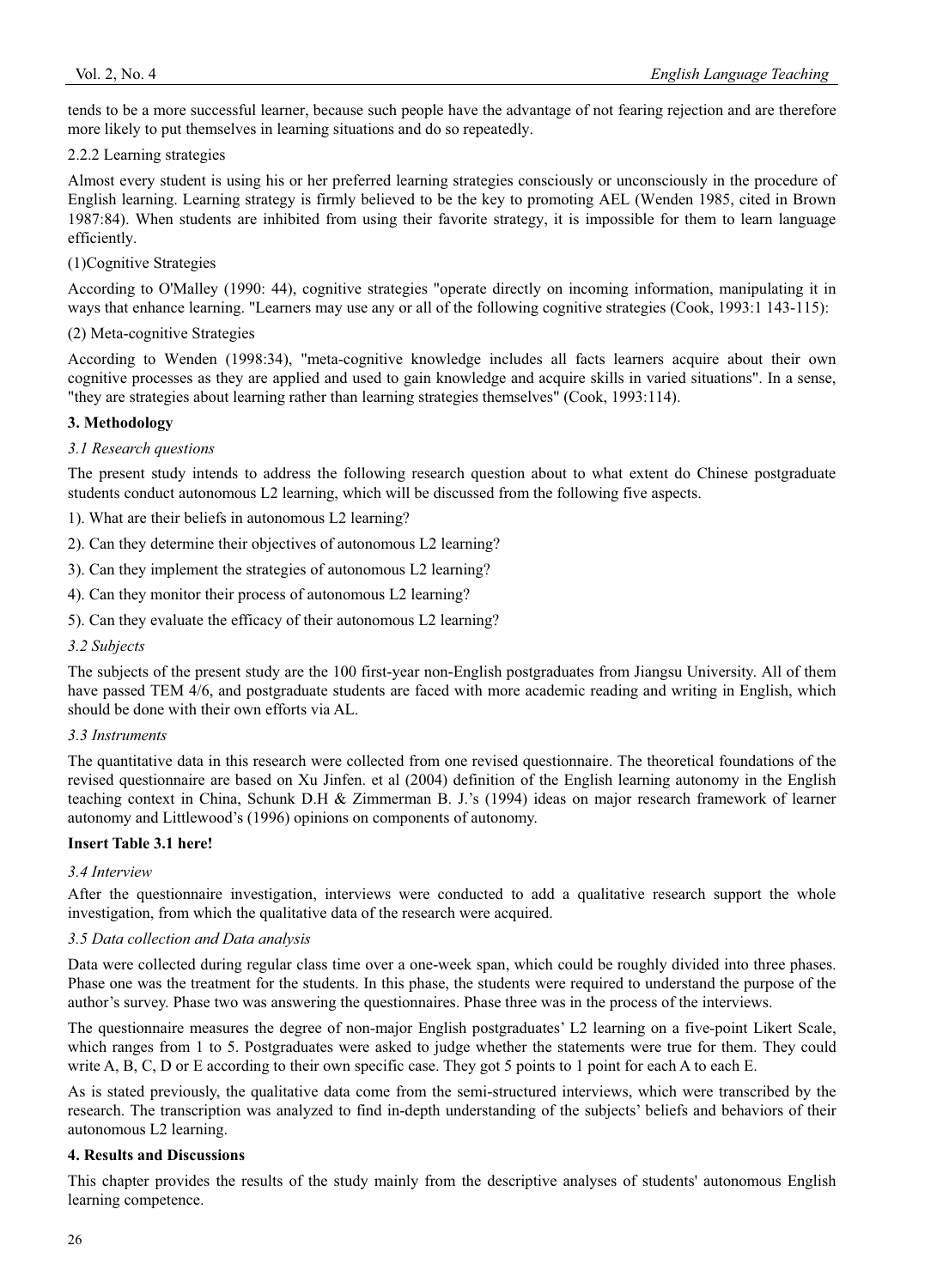As shown in Table 4.1, the mean value of the responses to these five areas was below the medium level. Among them, the average mean of the postgraduates' beliefs in autonomous L2 learning was the highest (Mean=3.39). The average mean of the postgraduates' competence of evaluating the autonomous L2 learning was the lowest(Mean=3.10).

# **Insert Table 4.1 here!**

In order to gain a better understanding of postgraduates' autonomous L2 learning situation, these five specific areas are examined respectively in the following tables.

### *4.1 Believing in autonomous L2 learning*

Table 4.2 illustrates the frequencies, means and standard deviations of their beliefs in autonomous L2 learning.

# **Insert Table 4.2 here**

As seen in Item 1, in response to the question "clear idea of the postgraduates' teachers aims" (Item 1), and almost 33 students could have a clear idea of the teachers' teaching aims, and almost one out of five students were not sure about it, since the mean score was rather low (3.29). While considering whether they can have clear idea of the purpose of class activities set by the teachers in class (Item 2), only 44 students agreed with it, yet 36 students gave neutral answers together with 34 disagreements, the mean score was 3.30. Responses to item 3 shows that a majority of postgraduates realize the importance of making the teacher's aims and purposes their own (Item 3, Mean=4.03).

From Table 4.2, we know that most of students are not used to judging the teaching efficiency (Item 5, Mean=3.27), which may be illustrated by the following statements made by the subjects in the interview:

*I'm not fully aware of the teachers' objectives in class. I can not identify the difference the purpose of L2 learning between college and graduate school ( subject 9)* 

*I am not used to judging what my English teachers told and just do what the teachers ask.(subject 2)* 

The results in Table 4.2 leave instructors a most deep thinking question. In classroom, the role of teacher should not be a leader, but a facilitator—to help, to mediate, to encourage students to learn. There is a Chinese saying, "Give a man a fish and he eats for a day; teach him how to fish and he eats for a lifetime". In classroom teaching, the teacher should make his aims clearly understood by students, and use different strategies to make students fully and actively involved in the classroom activity.

Therefore, the teacher should have their own training about the teaching strategies, enforcing the importance of the aim of education.

#### *4.2 Determining the objectives of autonomous L2 learning*

Table 4.3 indicates the frequencies, means and standard deviations of determining the learning objectives.

#### **Insert Table 4.3 here**

As listed in Table 4.1, the overall average mean in this area was only 3.33 which indicated that a large number of postgraduates were incapable of determining their own postgraduates' English learning objectives because their learning habits are still affected by their habits of being college students. Based on the table 4.3, Specifically, it showed that the majority of postgraduates couldn't have a clear schedule for English autonomous learning after class (Item 5, Mean=3.31), which is their biggest obstacle in this area. As a postgraduate, the practical use of English in their majors, such as reading major literatures and paper writing in English, is particularly essential and crucial to them. However, the result of the research in this respect is far away from being satisfactory. It showed that not many postgraduates can have a clear idea of the demands for reading literature about their majors (item 8, Mean=3.12), and only 34 postgraduates have clear idea of finishing their paper in English (item 9, Mean=3.33) and only 20 of them have a clear idea of demands for communicating with foreign experts (item 10, Mean=3.08)

The followings are the interviews' main response to some interview questions:

*In my research, I am used to reading Chinese articles and publishing my findings in Chinese journals firstly. I hardly want to publish my papers in foreign journals (subject 6)* 

*I hardly participate the international conference, as a result, I have no chance to communicate with those foreign experts.(subject 15)* 

The results from Table 4.3 indicated that it is not so satisfactory for the majority of postgraduates in English autonomous L 2 learning. In particular, there is a long way to go in the practical impact of English on their majors' research. The main reason for this is impacted by the traditional language learning style. For years, Students are left with very little or no choice in learning English but to pass the diverse exams. Affected by this fact, the students don't have their own English learning plan besides assignments of the teachers and can't manage their time of autonomous L2 learning properly. As a result, they fail to change the role when they become postgraduates.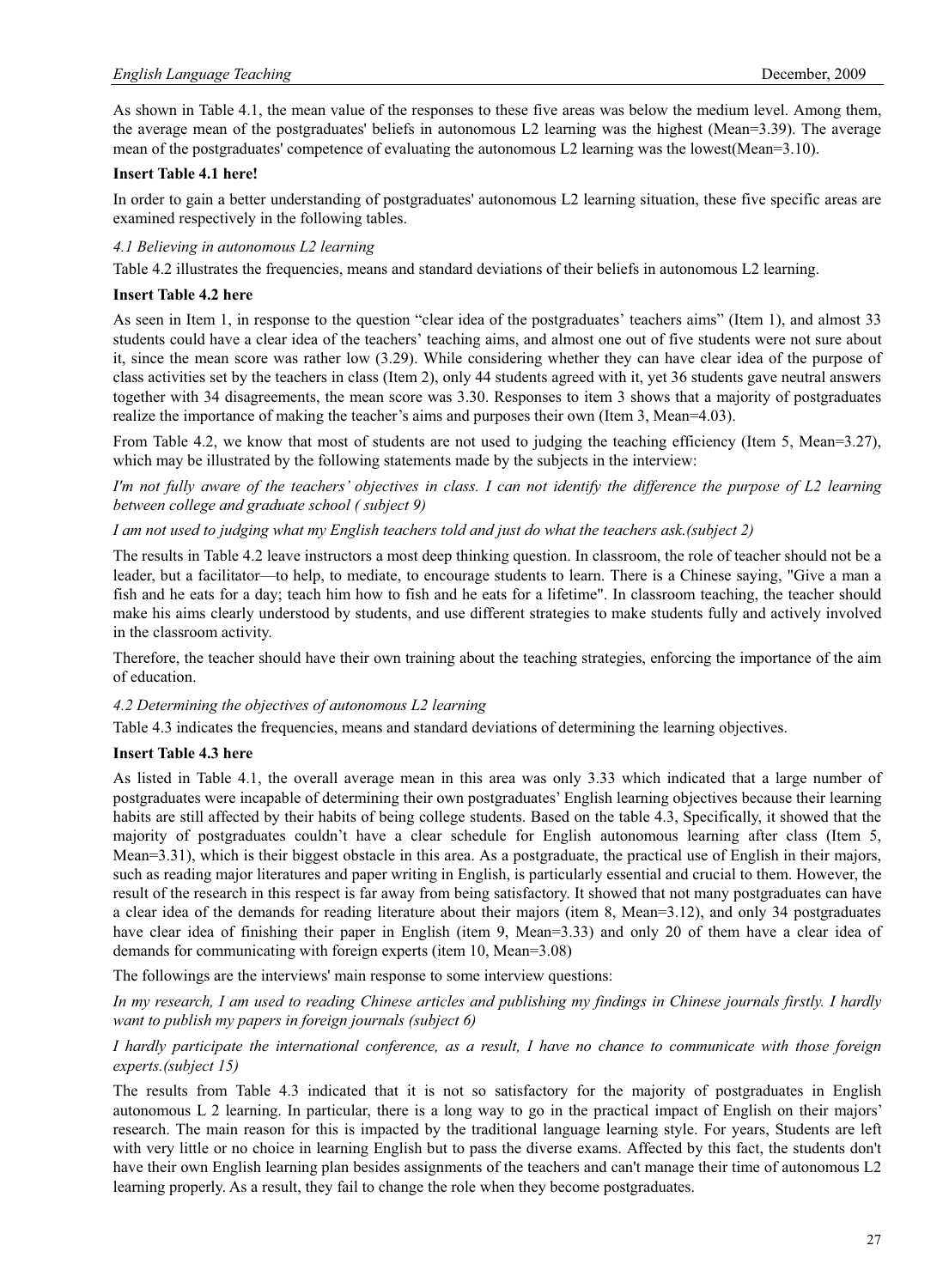Affected by the traditions of teacher-centeredness, students have long been exposed to traditional and authoritative learning environments so that they are accustomed to passiveness and dependence. Consequently, they begin to believe that to be a learner is to be dependent on a teacher, textbook and formal course. Meanwhile, the traditional curricula tend to only focus on imparting knowledge to students, which in some ways restraint students' initiative in language learning.

All in all, the traditional education system and the testing system in China are neither required, valued nor nurtured in the independence and autonomy learning. We postgraduates had best change the role in autonomous L2 learning.

*4.3 Defining their contents of autonomous L2 learning* 

# **Insert Table 4.4 here**

From the table 4.4, it was found in the survey that most of postgraduates have a comparatively good performance of selecting the proper reading (Item 12, Mean=3.62;). In contrast, they have poor performance in the selecting communication and translating strategies (Item 13, Mean=3.12; Item 15, Mean=3.09 respectively)

Some postgraduates in the interview said in the followings:

*In translating English into Chinese or Chinese into English, I hardly realize the differences in these two languages. Some translating skills can not be adopted consciously.(subject 4)* 

Besides, many postgraduates (22 disagreement and 45 neutral answers) were found not be able to do well in implementing the writing strategies (Item 14, Mean=3.36). The following is their response when asked they were not capable of using the writing strategies even if the traditional language testing system in China emphasized students' writing skills.

*I find writing so troublesome; I disgust writing although there is writing task in the exam.(subject 3)* 

*I found that I have nothing to say in writing. In my daily learning English, I am used to doing reading comprehension. (subject 13)* 

Finally the Item 11 indicated that students were not able to do well in implementing listening strategies with the average mean being 3.33. Comments in the qualitative study shed light on the use of it:

*The listening material of the textbook is boring, so in listening classes of multimedia classrooms, I prefer watching English movies to practicing. (subject 19)* 

In a few words, learning how to learn is necessary in the modern society. The main task for instructors is to create opportunities for students making them in actual use. As far as communicating and translating strategies are concerned, most students seldom have the opportunity to communicate with foreigners. The English knowledge from textbooks should not neglect the competence of communication and translating.

*4.4 Monitoring the process of autonomous L2 learning* 

# **Insert Table 4.5 here**

From Table 4.5, it was not difficult to notice that we can see that some students (52) often evaluate the learning strategies to find out the ineffective ones and improve them (Item 21, Mean=3.43). However, they could not monitor the use of learning strategies well, especially the writing and communicating strategies, and the average means of them were at a lower level (Item 19, Mean=3.32; Item 16, Mean=3.18 respectively). Comparatively, the item (18) of reading strategies reflects a higher degree (3.53). Here are the general opinions of the interviewees:

*I don't know how to monitor the use of learning strategies well, especially the communication, translating and writing strategies.(subject 24)* 

After four years of learning English in college, some postgraduates realize the importance of the English learning strategies in a real sense, however, it does not seem to reach the ideal situation in this respect since there is lack of strategies training. As for postgraduates, most of them have a certain foundation in L2 learning, it is not so important to impart knowledge into them as to enrich the ability of monitoring the use of strategies, and the full use after each strategy introduced is preferred. The lack of learning strategies can not only delay the process of learning, but cause the interests of learning. Hence, it is very urgent to equip learning strategies with students.

*4.5 Evaluating the efficacy of their autonomous L2 learning* 

# **Insert Table 4.6 here**

The students were found not willing to have a cooperative learning (Item 22, Mean=2.70 and Item 23, Mean=2.64). This may be attested by the following remarks made by the students in the interview:

*Sometimes we have cooperative activities in class, but most of us don't enjoy them. For we think they are meaningless, dull and a waste of time. We gain little from such activities. (subject 11)*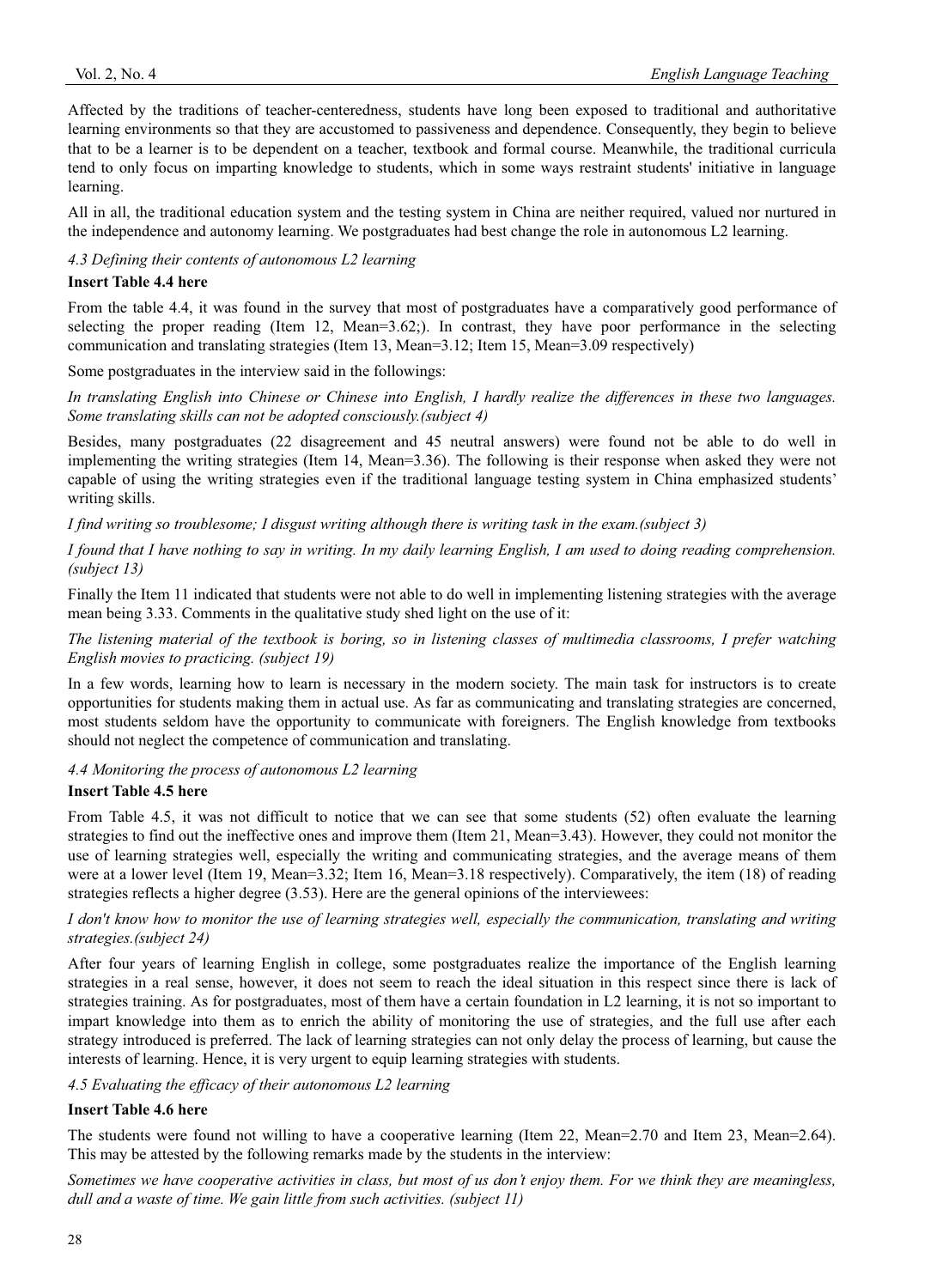A considerably large number of postgraduates were found able to actively read the research papers in English (Item 25, Mean=3.42). Unfortunately, most of them were passive in finishing their research papers in English (Item 26, Mean=2.69). As some of interviewees have mentioned in the interview:

*In publishing my research papers, the Chinese journals are my first choices, for I have some difficulties in writing my papers in English. (subject 2)* 

In addition, they were able to notice the language errors during language learning and found out the reasons for them (Item 27, Mean=3.31).

From Table 4.6, we can draw a conclusion that postgraduates are generally incompetent to evaluate their autonomous L2 learning. As a result, we English teachers should create more opportunities for cooperative learning, and hold more English activities for them to practice their English. Teachers try to foster their communicative ability, while students prefer giving response together. When writing compositions, some students can consciously apply the newly got knowledge into practice and make use of the available learning sources.

## **5. Conclusion**

Base on the survey study, it was found that the overall degree of the postgraduates' autonomous English learning is not so satisfactory as expected. They have no very definite motivation and objectives of autonomous L2 learning in the stage of being postgraduates. What is more, they fail to be aware of the significance and the role of English in their major research. Meanwhile, most of postgraduates are so passive in cooperative learning and English activities, such as exchanging with foreign experts and paper writing in English in the foreign journals.

All in all, much needs to be done in order to have a deeper insight into the essence of the learner autonomy and make contributions to the realization of learner autonomy for postgraduates.

## **References**

Benson, P. (1997). *The philosophy and politics of learner autonomy*. (18-34) [C]. In P. Benson & P. Voller (Eds.), *Autonomy and independence in language learning*. London: Longman.

Broady, E. & Kenning, M. (1996) *Promoting Learner Autonomy in university Language Teaching*. London:

Candy, P. (1991). *Self-direction for lifelong learning* [M]. San Franciso: Jossey-Bass Inc Publishers.

Chan,V. (2001). *Readiness for learner autonomy: what do our learners tell us?(505-518)*.Teaching in Higher Education.

Cohen, A.D. (2000). *Strategies in Learning and Using a Second Language*. Beijing: Foreign Language Teaching and Research Press.

Cotterall, S. (2000). "Promoting Learner Autonomy Through the Curriculum; Principles for Designing Language Courses"(4):109-11*7*. *ELT Journal.*

Dickinson, L. (1987). *Self-instruction in Language Learning*. Cambridge: Cambridge University Press.

Hedge, T. (2000). *Teaching and Learning in the Language Classroom*. Oxford: Oxford University Press.

Holec, H. (1981). *Autonomy and Foreign Language Learning*. Oxford: Pergamon Press.

Jinfen Xu. (2004). *The Theory and Practice of Modern Teaching of Foreign Language*.Huazhong University of Science and Technology. Wu Han, Hubei.

Littlewood, W. (1996). *"Autonomy": an anatomy and a framework. (4)*427-435 [J]. System.

Littlewood, W. (1999). *"Defining and Developing Autonomy in East Asian Context"(1):71-94.* [J]. Applied Linguistics.

McDevitt, B. (1997). *Learner autonomy and the need for learner training (6):*34-39. Language Learning Journal.

Schunk D. H & Zimmerman B.J. (1994). *self-regulation of learning and performance: issues and educational applications*. Lawrence: Lawrence Erlbaum Associates publishers.

Wenden, A.L.& Rubin, J. (1987). *Learner strategies in language learning*. New Jersey: Prentice Hall.

#### **Appendices**

#### **Appendix 1 English Majors' Autonomy Competence Questionnaire**

Your choices should be from A to E. A means completely true with me; B means usually true with me; C means sometimes true with me; D means not usually true with me and E means never true with me at all.

1. I have a clear idea of the postgraduates' teachers' teaching aims.

2. I have a clear idea of the purpose of class activities set by the teachers in class.

3. I think I can successfully make the teachers' aims and purposes their own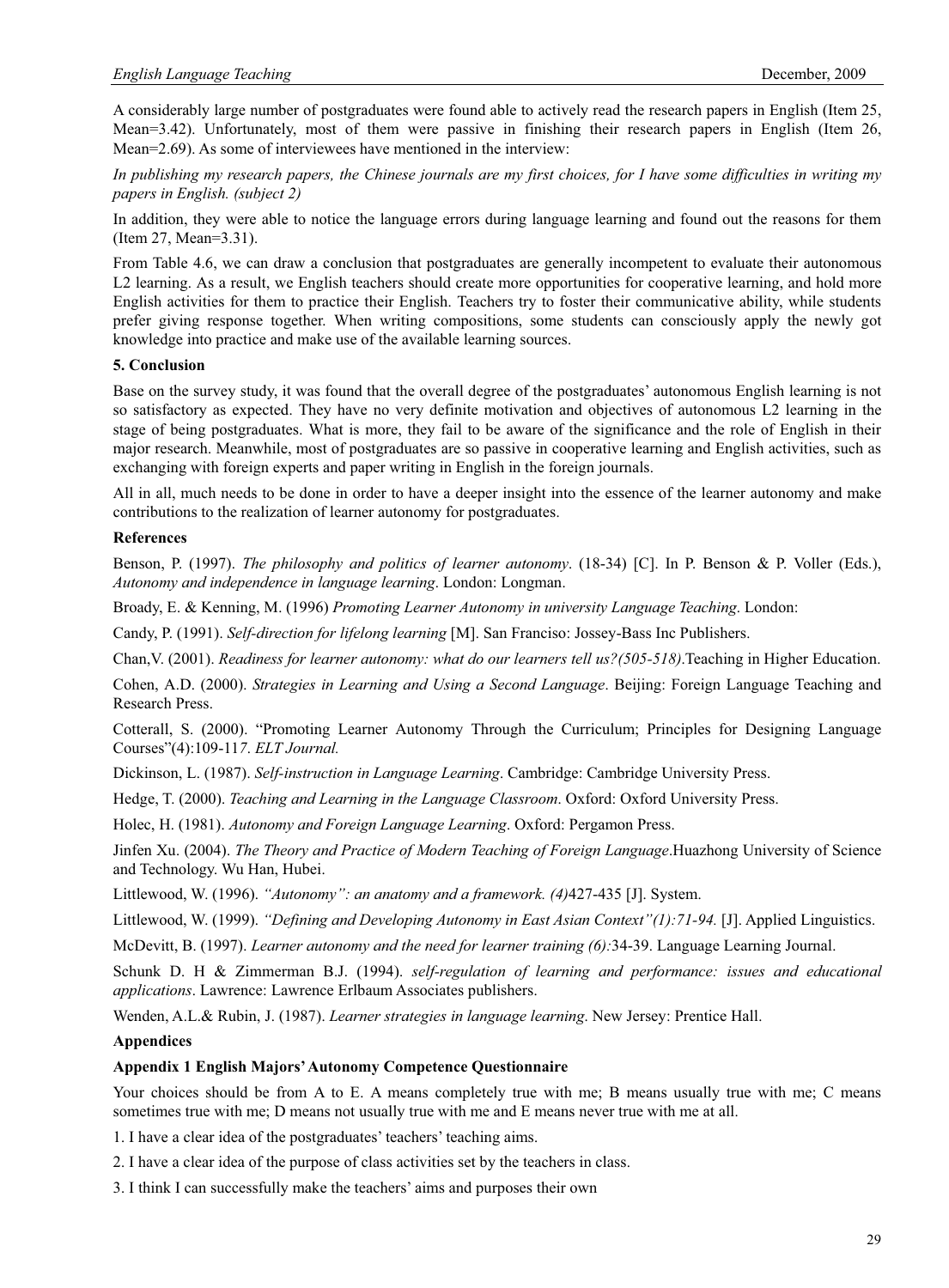- 4. I always correctly judge the teaching efficiency.
- 5. I am able to have clear schedule of English autonomous learning after class
- 6. I am able to plan the study time well for English learning.
- 7. I have clear idea of the demands for spoken and written abilities for the postgraduates.
- 8. I have a clear idea of demands for reading literature about my major.
- 9. I have a clear idea of demands for paper writing in English
- 10. I have a clear idea of demands for communicating with foreign experts orally.
- 11. I can implement appropriate listening strategies consciously in listening.
- 12. I can implement appropriate reading strategies consciously in reading
- 13. I can implement appropriate communicating strategies consciously in a conversation
- 14. I can implement appropriate writing strategies consciously in writing.
- 15. I can implement appropriate translating strategies consciously in translating.
- 16. I can monitor the use of communication consciously and critically in a conversation
- 17. I can monitor the use of listening strategies consciously and critically in listening exercise.
- 18. I can monitor the use of reading strategies consciously and critically in reading exercise
- 19. I can monitor the use of writing strategies consciously and critically in writing exercise
- 20. I can monitor the use of translating strategies consciously and critically in translating exercise.
- 21. I am able to use other more appropriate strategies after I had identified the strategies were not appropriate.
- 22. I actively look for opportunities to practice English with my classmates after class.
- 23. I actively look for opportunities to practice English with my teachers or foreigners after class.
- 24. I actively look for opportunities to participate in a variety of English activities after class.
- 25. I actively read my research papers in English.
- 26. I actively finish my research papers in English.
- 27. I am able to find out the reasons for language errors and take measures to correct them

#### **Appendix 2 Interview**

1. I am aware of the teachers' objectives in class and different purpose of L2 learning between college and graduate school.

2. In research I prefer Chinese journals to English ones.

- 3. I like to exchange foreign experts in my research field.
- 4. In translating I can have a definite idea of the difference between English and Chinese.
- 5. I like writing in English.

6. I know how to monitor the use of learning strategies well. especially the communication, translating and writing strategies.

7. I would like to cooperate with others to learn English.

| Table 3.2. The categories of the questionnaire items |  |  |  |
|------------------------------------------------------|--|--|--|
|------------------------------------------------------|--|--|--|

| Category                                          | Total<br>items | Item number in the questionnaire |
|---------------------------------------------------|----------------|----------------------------------|
| Beliefs in autonomous learning                    |                | 1,2,3,4                          |
| Determining the objectives                        |                | 5,6,7,8,9,10                     |
| Implementing the learning strategies              |                | 11, 12, 13, 14, 15               |
| Monitoring the process of autonomous L2 learning  |                | 16, 17, 18, 19, 20, 21           |
| Evaluating the efficacy of autonomous L2 learning |                | 22, 23, 24, 25, 26, 27, 28       |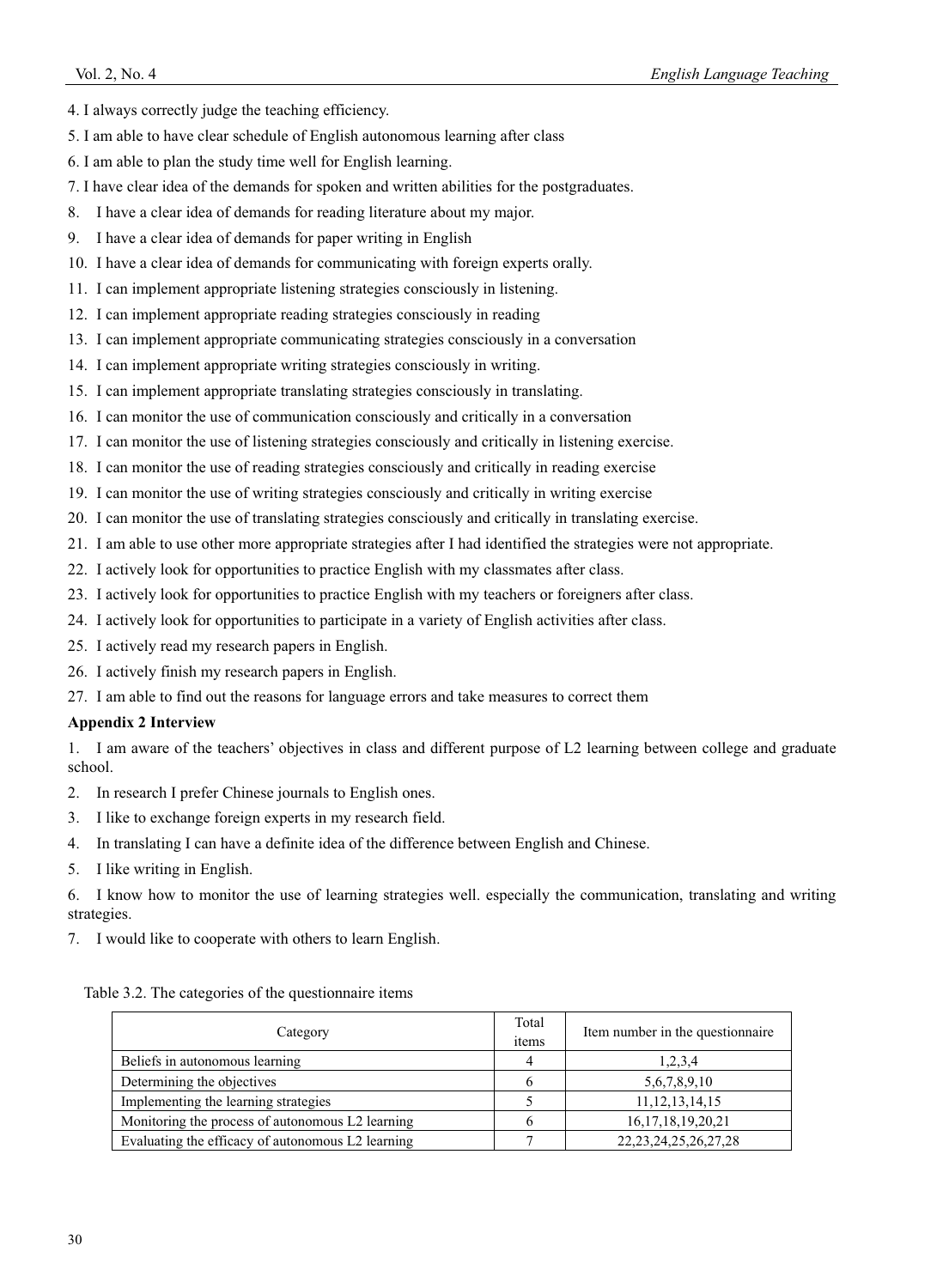Table 4.1. Average mean of all categories of overall picture of the postgraduates' AL

|            |                                      | N   | Mean | <b>SD</b> |
|------------|--------------------------------------|-----|------|-----------|
|            | Average mean of all the 5 categories | 100 | 3.35 | .44       |
| Category 1 | Believing in autonomous L2 learning  | 100 | 3.39 | .50       |
| Category 2 | Determining the learning objectives  | 100 | 3.33 | .46       |
| Category 3 | Implementing the strategies          | 100 | 3.58 | .38       |
| Category4  | Monitoring the process               | 100 | 3.36 | .43       |
| Category 5 | Evaluating the efficacy              | 100 | 3.10 | .41       |

# Table 4.2 Average means of their beliefs in autonomous L2 learning

|       |                                                                                |    | Measuring level |    | S.D |    |      |      |
|-------|--------------------------------------------------------------------------------|----|-----------------|----|-----|----|------|------|
| Items | content                                                                        |    | 4               |    |     |    | Mean |      |
|       | Clear idea of the postgraduates' teachers teaching<br>aims                     |    | 32              | 35 | 19  | 13 | 3.29 | .913 |
|       | Clear idea of the purpose of class activities set by<br>the teachers in class. |    | 39              | 36 | 20  | 12 | 3.30 | .807 |
| 3     | Knowing the importance of making the teachers'<br>aims and purposes their own. | 31 | 52              | 9  | 4   | 4  | 4.03 | .936 |
|       | Correctly judging the teaching efficiency                                      | 4  | 22              | 39 | 25  | 10 | 3.27 | .885 |

Table 4.3 Average means of determining the objectives of autonomous L2 learning

| <b>Ite</b>   |                                                                        |                | Measuring level | Mean | S.D |   |      |      |
|--------------|------------------------------------------------------------------------|----------------|-----------------|------|-----|---|------|------|
| ms           | Content                                                                | 5              | 4               | 3    |     |   |      |      |
|              | Having clear schedule of English autonomous<br>learning after class    | 8              | 30              | 37   | 23  | 2 | 3.31 | .895 |
| 6            | Being able to plan the study time well                                 | 5              | 45              | 30   | 16  | 4 | 3.32 | .723 |
| $\mathbf{7}$ | Clear idea of the demands for written and spoken<br>abilities          | 3              | 31              | 49   | 10  | 7 | 3.24 | .817 |
| 8            | Clear idea of demands for reading literature about<br>my major         | 5              | 30              | 45   | 13  | 7 | 3.12 | .896 |
| 9            | Clear idea of demands for paper writing in English                     | $\overline{4}$ | 30              | 51   | 10  | 5 | 3.33 | .711 |
| 10           | Clear idea of demands for communicating with<br>foreign experts orally | 5              | 15              | 55   | 18  | 7 | 3.08 | .849 |

Table 4.4. Average mean of implementing appropriate learning strategies

|              | Content                                                                            |                |    | Measuring level |    |                               |      |      |
|--------------|------------------------------------------------------------------------------------|----------------|----|-----------------|----|-------------------------------|------|------|
| <b>Items</b> |                                                                                    | 5              | 4  | 3               | C  |                               | Mean | S.D  |
| 11           | Implementing appropriate listening strategies<br>consciously in listening          | 5              | 40 | 49              | 4  | $\mathfrak{D}$                | 3.33 | .714 |
| 12           | Implementing appropriate reading<br>strategies consciously in reading              | 3              | 59 | 31              | 5  | 2                             | 3.62 | .647 |
| 13           | Implementing appropriate communication<br>strategies consciously in a conversation | $\mathfrak{D}$ | 21 | 62              | 10 | 5                             | 3.12 | .755 |
| 14           | Implementing appropriate writing<br>strategies consciously in writing              | 3              | 30 | 45              | 18 | 4                             | 3.36 | .753 |
| 15           | Implementing appropriate translating<br>strategies consciously in translating      | 5              | 40 | 45              | 8  | $\mathfrak{D}_{\mathfrak{p}}$ | 3.09 | .753 |